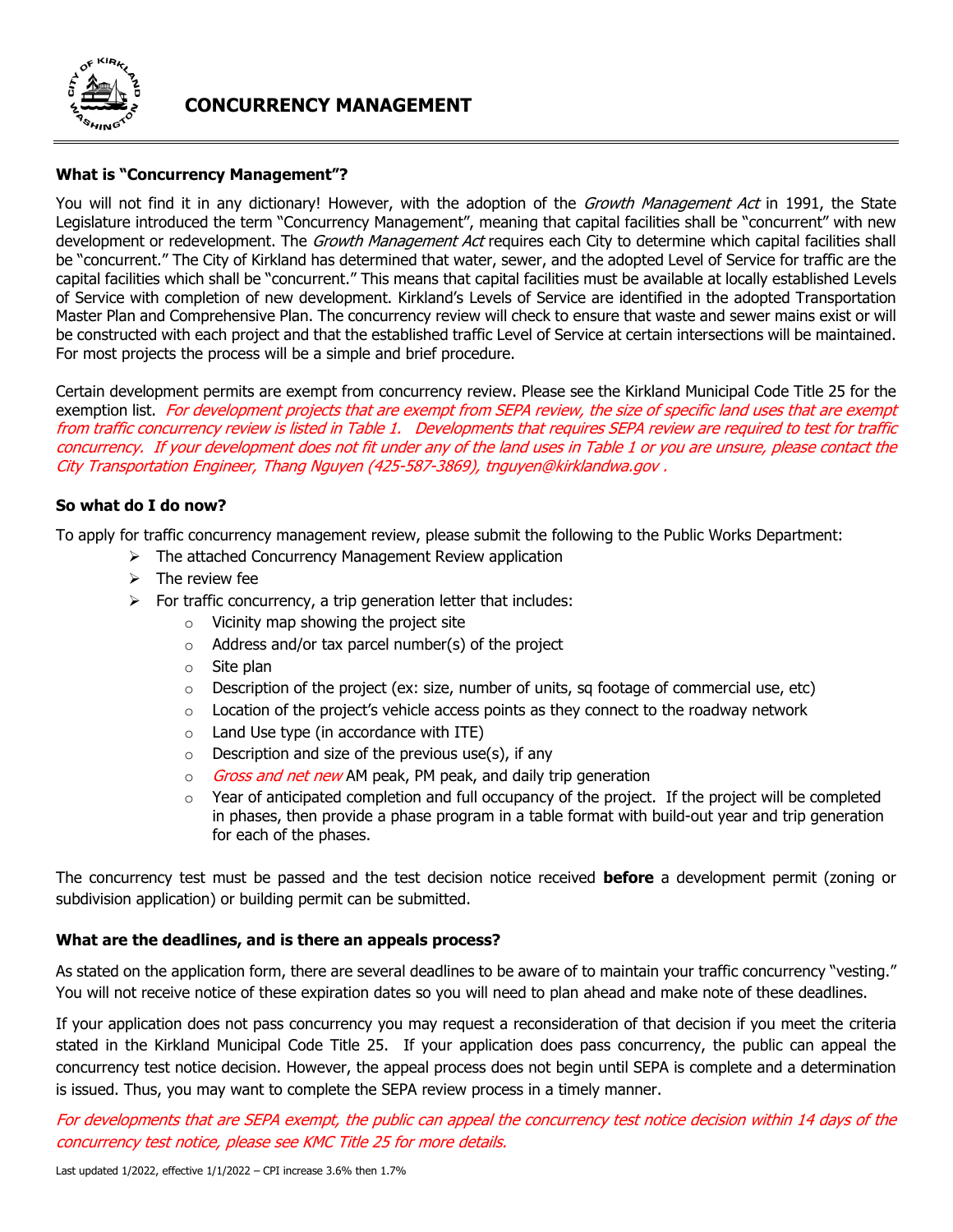#### **What if I still have questions?**

For more information about the general concurrency review process, please refer to Kirkland Municipal Code Title 25. For more information about traffic information needed for concurrency review or the status of your application, please contact Thang Nguyen, Public Works Department at (425) 587-3869, or at tnguyen@kirklandwa.gov.

## **CONCURRENCY TEST DEADLINES (KMC Title 25)**

For developments subject to SEPA review, the concurrency test notice shall expire and a new concurrency test application is required unless:

1. A complete SEPA checklist, traffic impact analysis and all required documentation is submitted to the City within **90** calendar days of the concurrency test notice.

2. A Certificate of Concurrency is issued or an extension is requested and granted by the Public Works Department within **one year** of issuance of the concurrency test notice. (A Certificate of Concurrency is issued at the same time a development permit or building permit is issued if the applicant holds a valid concurrency test notice.) 3. A Certificate of Concurrency shall expire if the associated zoning and/or building permit expires and shall expire six years from the date of issuance of the concurrency test notice if all building permits are not issued for buildings approved under the concurrency test notice.

For developments that are SEPA exempt, the public can appeal the concurrency test notice decision within 14 days of the concurrency test notice, please see KMC Title 25 for more details.

## **APPEALS (KMC Title 25)**

The concurrency test notice may be appealed by the public or agency with jurisdiction. The concurrency test notice is subject to an appeal until the SEPA review process is complete and the appeal deadline has passed.